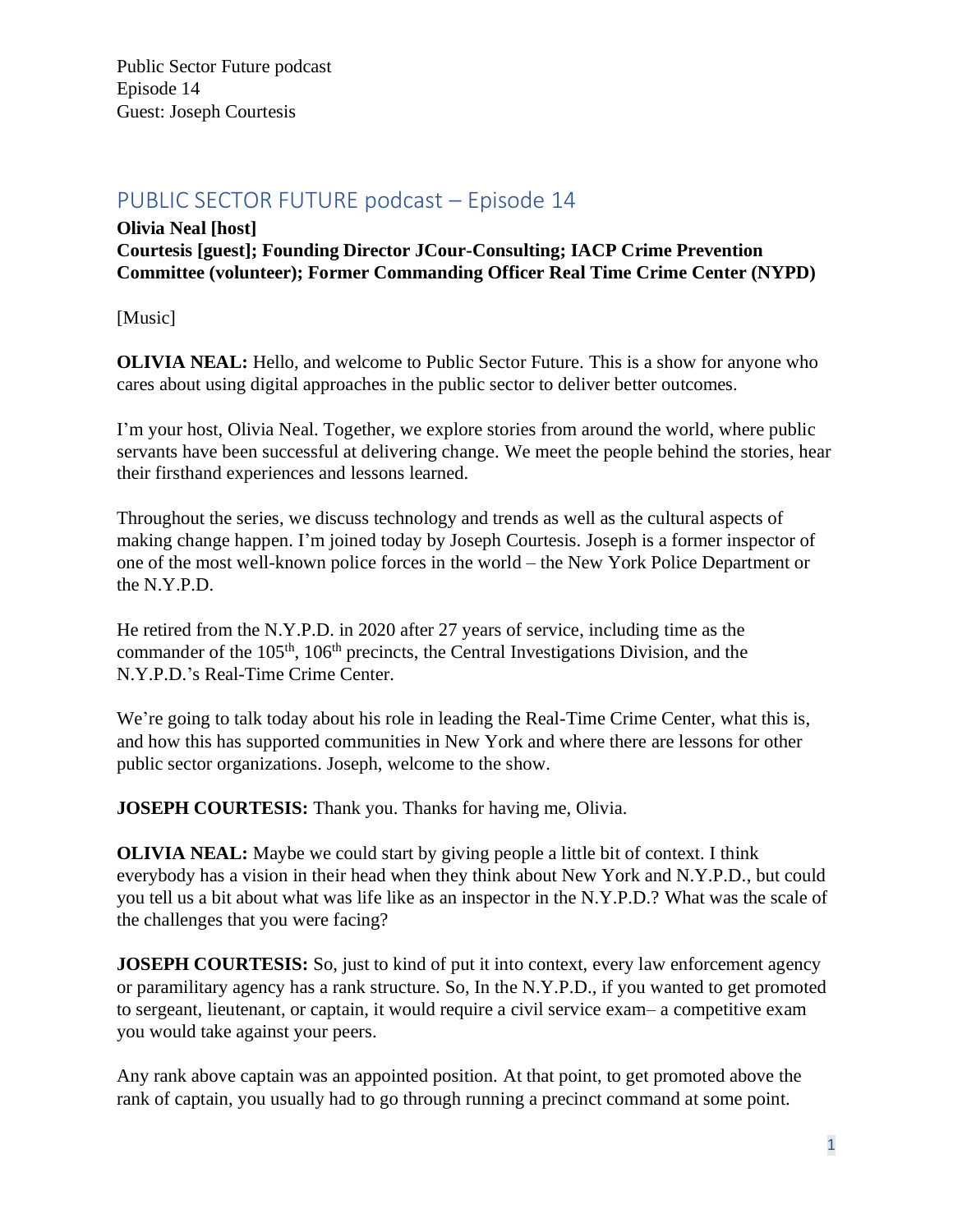Then, from there, the next rank above captain would be a deputy inspector, which would be equivalent to, say, a the role of major in other departments. And then inspector, which I held, which is equivalent to a colonel. And then you have your chief ranks after that.

So As the inspector, there were a few different roles you will have. Now, you may be in a position where you work in a borough command overseeing those precinct commanders or work in a specialized unit, like I did in the Real-Time Crime Center.

**OLIVIA NEAL:** Right. Okay. For people who are not familiar with the American system, what type of size is a precinct? what type of number of people would live in a precinct?

**JOSEPH COURTESIS:** my second command was the 105<sup>th</sup> Precinct, and I had over 300 people or sworn officers assigned to that command. So, and that command spanned about 13 square miles. Doesn't seem large, but it is the largest geographical precinct in New York City.

**OLIVIA NEAL:** Right, okay, that's really helpful context. And so, you moved into one of these specialized unit type roles when you're talking about the Real-Time Crime Center. Could you tell us bit – just start off with just at a very high level, what is a Real-Time Crime Center? What are you aiming to do?

**JOSEPH COURTESIS:** So, a Real-Time Crime Center can mean different things to different agencies depending on the goal they're trying to achieve.

For the N.Y.P.D., we were really the first of its kind. We launched our Real-Time Crime Center in 2005, but the problem we were trying to solve was leveraging data. we were taking in data from multiple different data sources – millions upon millions of structured data information – that we were not leveraging efficiently. For example, Olivia, if I wanted to run you back in 2004, I would have had to run you through 35 different databases in order for me to get all the potential information we could have on you.

**JOSEPH COURTESIS:** So, we wanted to solve that problem. that's really how we got started with putting the Real-Time Crime Center together.

**OLIVIA NEAL:** And what types of data sources are you using? And I assume that this evolved over time, and you maybe started in 2005 when it first got set up, started with a small set of data sets, started bringing those together and that built up. But what types of data are you using?

**JOSEPH COURTESIS:** So, that's a great question because, you know, back in 2005, really, our mission was to leverage our own data. That data would come from the information we took from a summons or from a police accident report or a complaint report or an arrest report. You know, all of this information piles up day after day, week after week, year after year into a huge database of information.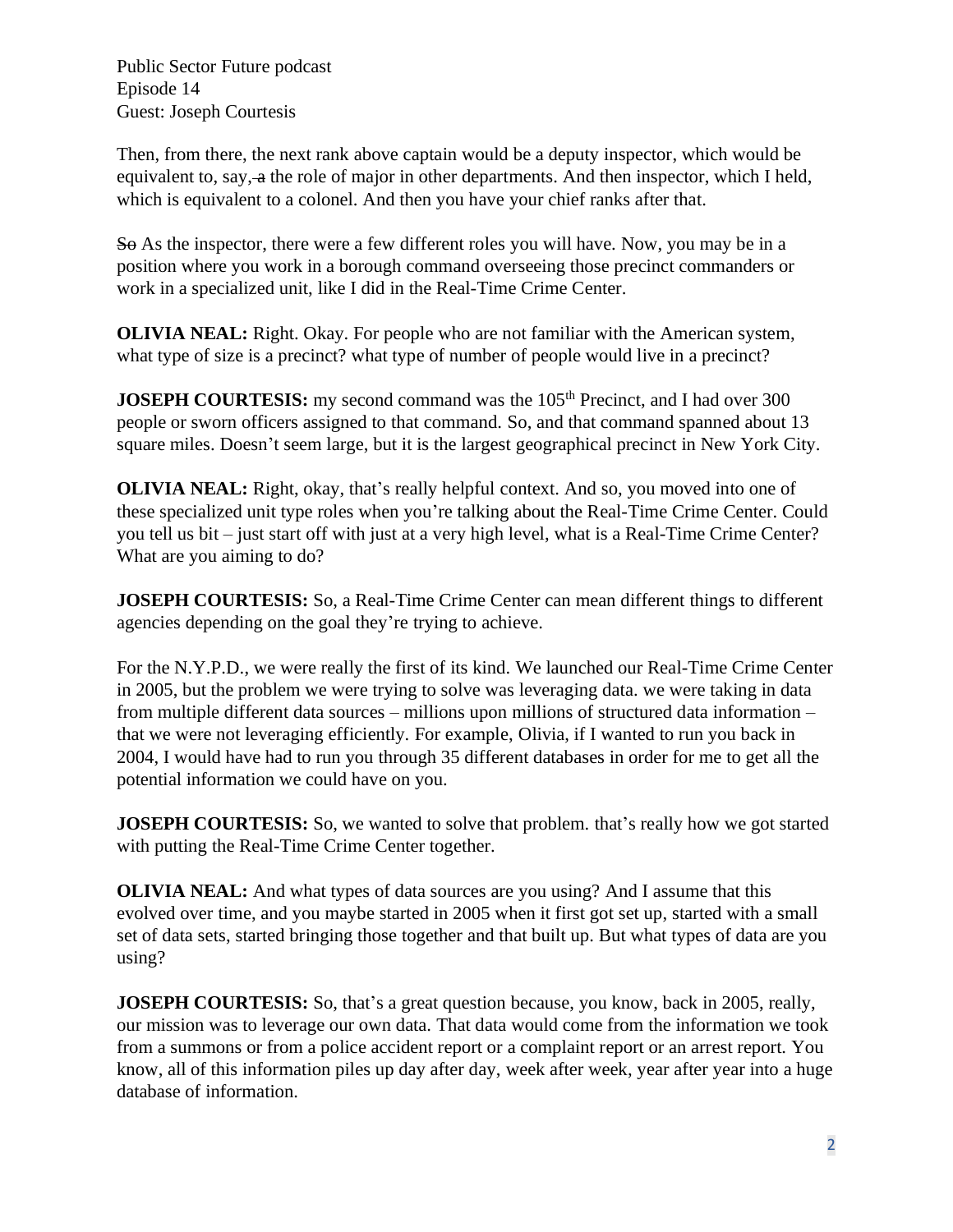So, we wanted to leverage that information alone. But then, like you said, as the unit evolved and as you gain access to more sensitive data, we would start pulling in public databases, And then, open-source social media is rich with valuable, intelligent data and images. So, we would try to leverage that as well.

**OLIVIA NEAL:** And so, your team within the Real-Time Crime Center were responsible for providing the technology and the support to allow police officers across New York to be able to access and use that data more efficiently to support their communities better and to reach decisions more quickly?

**JOSEPH COURTESIS:** Yeah, exactly. Originally, the way it started off was we hired a company to come in and take all of that data and put it into one pool that we called our Crime Data Warehouse. Then, we built a search engine above that that allowed us to do some very complex queries above that data and leverage it that way.

So, when it first started, that Crime Data Warehouse – the data inside that Crime Data Warehouse was only accessible by members of the Real-Time Crime Center. We started a Real-Time Crime Center and we recruited some of the most talented investigators in our department to navigate through that.

What we were trying to do is we were trying to provide situational awareness to responding officers when they were responding to a major incident – say, a shooting, homicide, or a barricaded hostage situation. We wanted to let them know what was, you know, the history of that location, the 911 history, the 311 history, whether somebody was on parole or probation at that location that they were responding to. Is there a registered gun-holder there? Are there any people wanted for a violent crime that live at that location? Chronic domestic abuse history. I mean, I'm just trying to rattle this off the top of my head, but this would be some of the information we would try to provide to those responding officers prior to them responding to the scene.

**OLIVIA NEAL:** So, that would give the officers a better insight into what it – what's that situation I'm walking into?

**JOSEPH COURTESIS:** we've had a history of officers being killed walking into situations they had no idea what's inside – behind those doors walking in. If somebody is wanted for a murder inside that location.

**OLIVIA NEAL:** so that was at the kind of beginning of setting up the Real-Time Crime Center. You had a central team who were the kind of crack analysts and really top-end investigators who were able to provide this intelligence out to police officers. Is that still the same process that's in place now or has that evolved over time?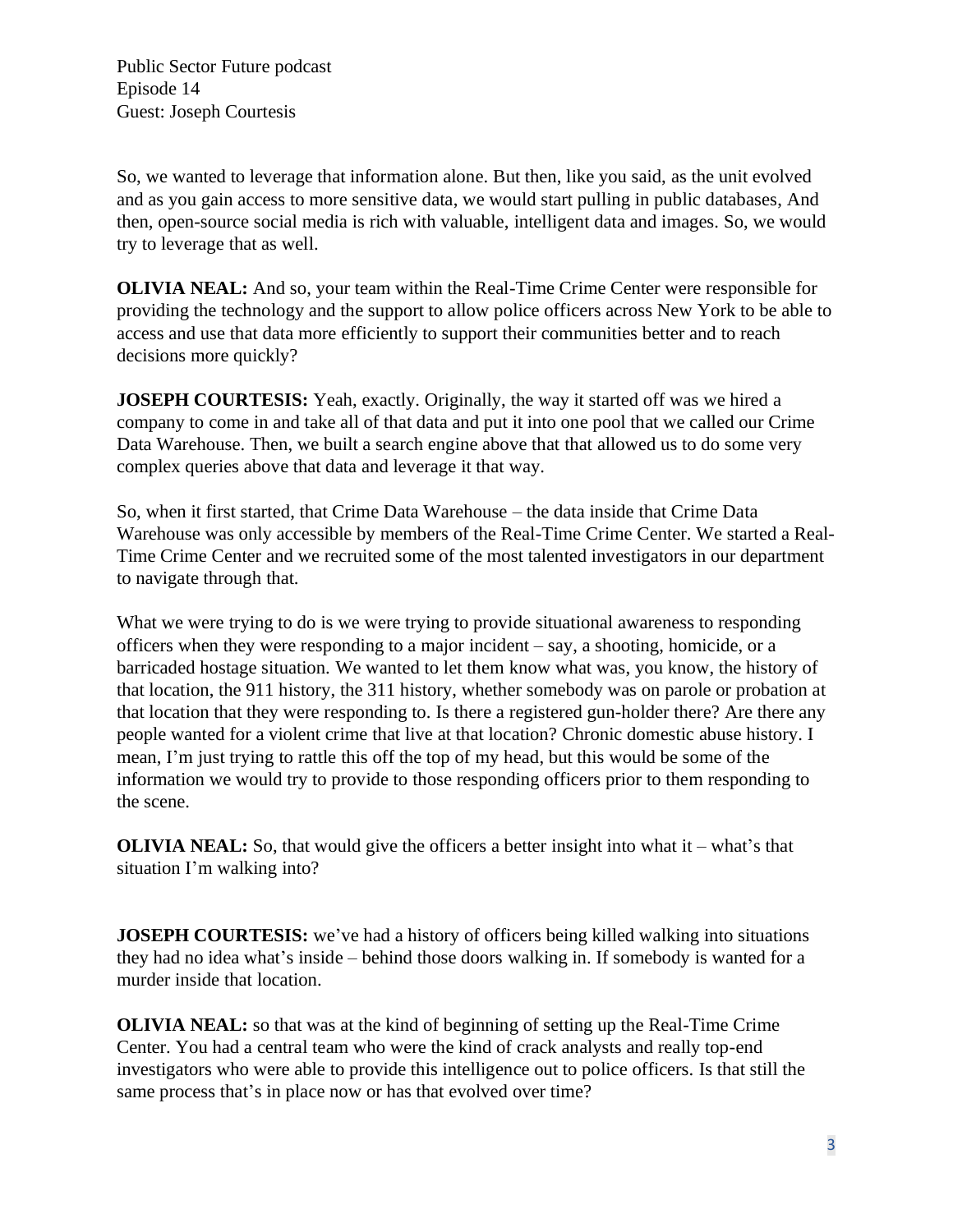**JOSEPH COURTESIS:** Yeah, that has evolved very much so. now, we pretty much scaled out that capability to 35,000 sworn officers– by giving them all smart phones. So now, when they're responding to a job, they don't need to call the Real-Time Crime Center. The Real-Time Crime Center doesn't need to contact them, they have that information right on their cell phone. So, that took a lot of duties and responsibilities away from the Real-Time Crime Center and, of course, the Real-Time Crime Center transitioned over to other investigative, supportive techniques

**OLIVIA NEAL:** That evolution of technology and of the capabilities of people running this, but probably mainly the evolution of technology has allowed that access to that data to be even more real time in the hands of the people who need it directly.

**JOSEPH COURTESIS:** Exactly. And, you know, I think our original concerns, and the reason why we had originally centralized the access to that data was because some of those datas came from sensitive data sources. and you don't want to give everybody access to everything with – you need to have some standards set and ensure that these queries are being done for bona fide law enforcement reasons.

So, once we were able to scale it, we were able to allow the officers, on a permission-based ability to access systems that are appropriate for their particular response. So, now those sensitive databases, the ones that we don't want to kind of give to everybody, they still have to come to the Real-Time Crime Center.

**OLIVIA NEAL:** That makes sense. And I was reading one article about the history of the Real-Time Crime Center, which talked about in 2005 back at the outset, the aim was to get better information to people's pagers. So– (laughter) it's taken some steps forward since then.

**JOSEPH COURTESIS:** Yeah, a couple, right? (Laughter.)

**OLIVIA NEAL:** as you see this evolve, how have you judged the success of this within the N.Y.P.D.? How did you know if this additional information was helpful officers to make better, more informed decisions? Did you get feedback which helped you judge that success?

**JOSEPH COURTESIS:** Yes, absolutely. I mean, you know, I always say a lot officers hate change. And when they embrace something so quickly, it lets you know it's something that they can use, it's accepted. I believe – I don't remember the statistics exactly, but I'm pretty sure we have somewhere around 17,000 queries a day from those apps on that cell phone. It's a clear indicator that it's used, it's used on a daily basis, and it's heavily relied on. the information is valuable and it's protecting them. I wish we could measure that. I wouldn't respond to a job nowadays without that type of situational awareness at my fingertips, and I'm glad that they have it.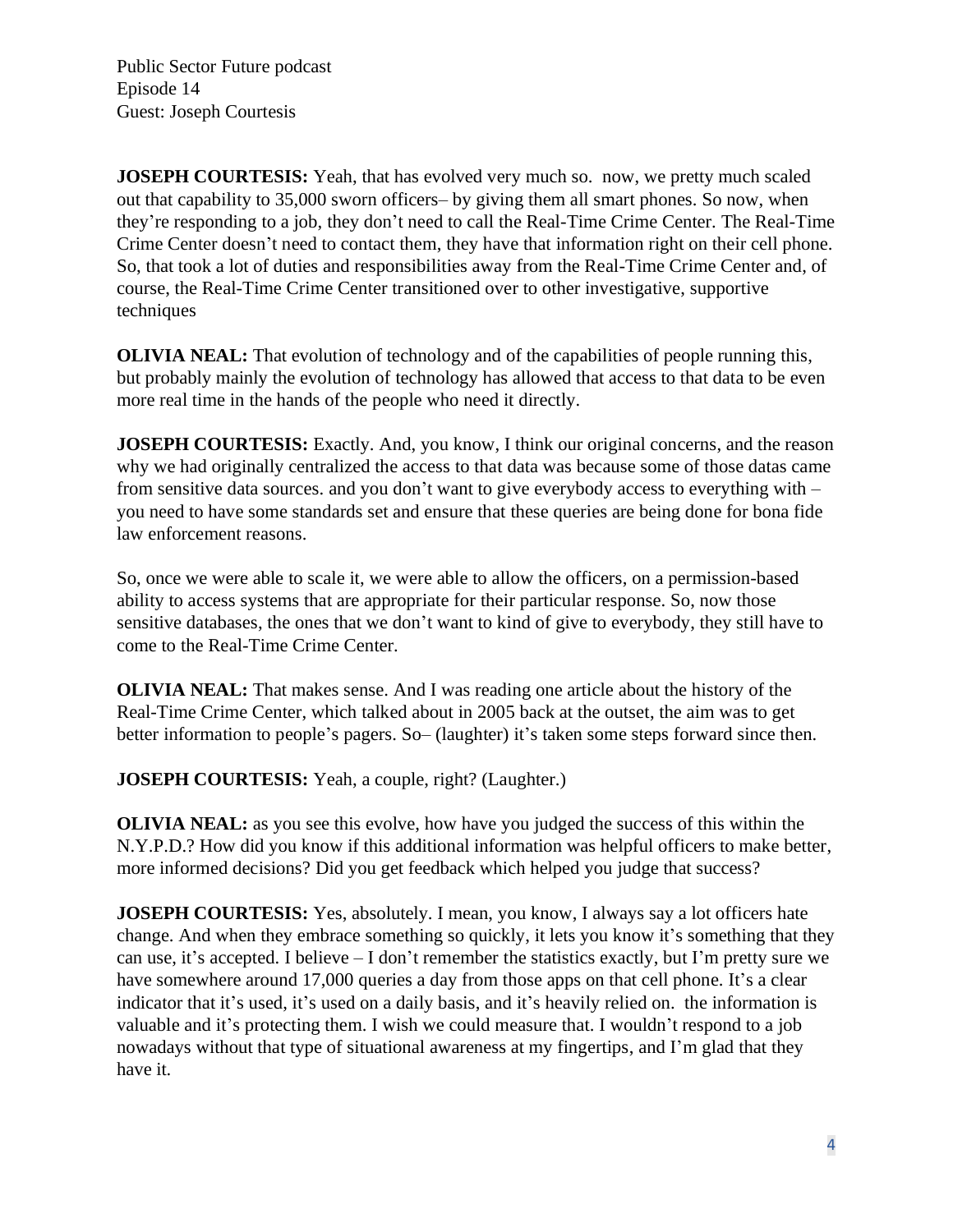**OLIVIA NEAL:** And is this an approach that you see replicated across police forces in the U.S. or is N.Y.P.D. still one of the few police forces to have access to that type of capability?

**JOSEPH COURTESIS:** So, when I was still in the Real-Time Crime Center it was something that was definitely trying to be replicated. I would say probably on a weekly basis, two to three times a week, I had executives from other police agencies from all over the country and all over the world flying in to get a tour from me on how we're doing it, what we're doing, what technology we're using, how we're integrating it, and what our success is.

So, they were doing their due diligence. They were doing their homework and there may have been some issues with sticker shock with some smaller agencies.

**OLIVIA NEAL:** In terms of price?

**JOSEPH COURTESIS:** Yeah, exactly.

**OLIVIA NEAL:** Yeah. And it's interesting because when I think about this from a wider public service perspective as well, what you're talking about, that ability to take multiple sets of data, which you already have, bring them together, allow them to be used more efficiently to deliver outcomes and to benefit the people of your organization and of the community you serve, that seems so very transferrable not just to other police forces, but when I think about borders or customs. It's something that is very transferrable, and yet, we don't see a huge amount of around the world yet.

**JOSEPH COURTESIS:** You know, I helped a lot of agencies throughout the United States and even abroad. I did a lot of work with Australia – Victoria Police in New South Wales and many others when they were putting theirs together and they were constantly conferring back and forth.

But what I did notice is that not everybody is deploying this technology that same way. They're doing it the right way in that they're taking what is their issue in their community and how can they leverage the technology to support those issues? So, for example, I would say New Orleans may have a different condition – and New Orleans has a very sophisticated Real-Time Crime Center as does Charlotte-Mecklenburg in North Carolina. They address different issues. They may address some more traffic-related issues, where we were focused heavily on major crimes – shootings, homicides, barricaded like I mentioned – you know, major incidents.

**OLIVIA NEAL:** Thinking about how other organizations might want to replicate this type of approach, so, there was clearly a technology element to being able to bring that data together, to analyze it, to be able to share that out with officers. Were there also cultural aspects to making this change? Presumably, you were bringing together sets of data that were previously held by different parts of organizations, people feel ownership of those as you move to add more pieces of information into the puzzle.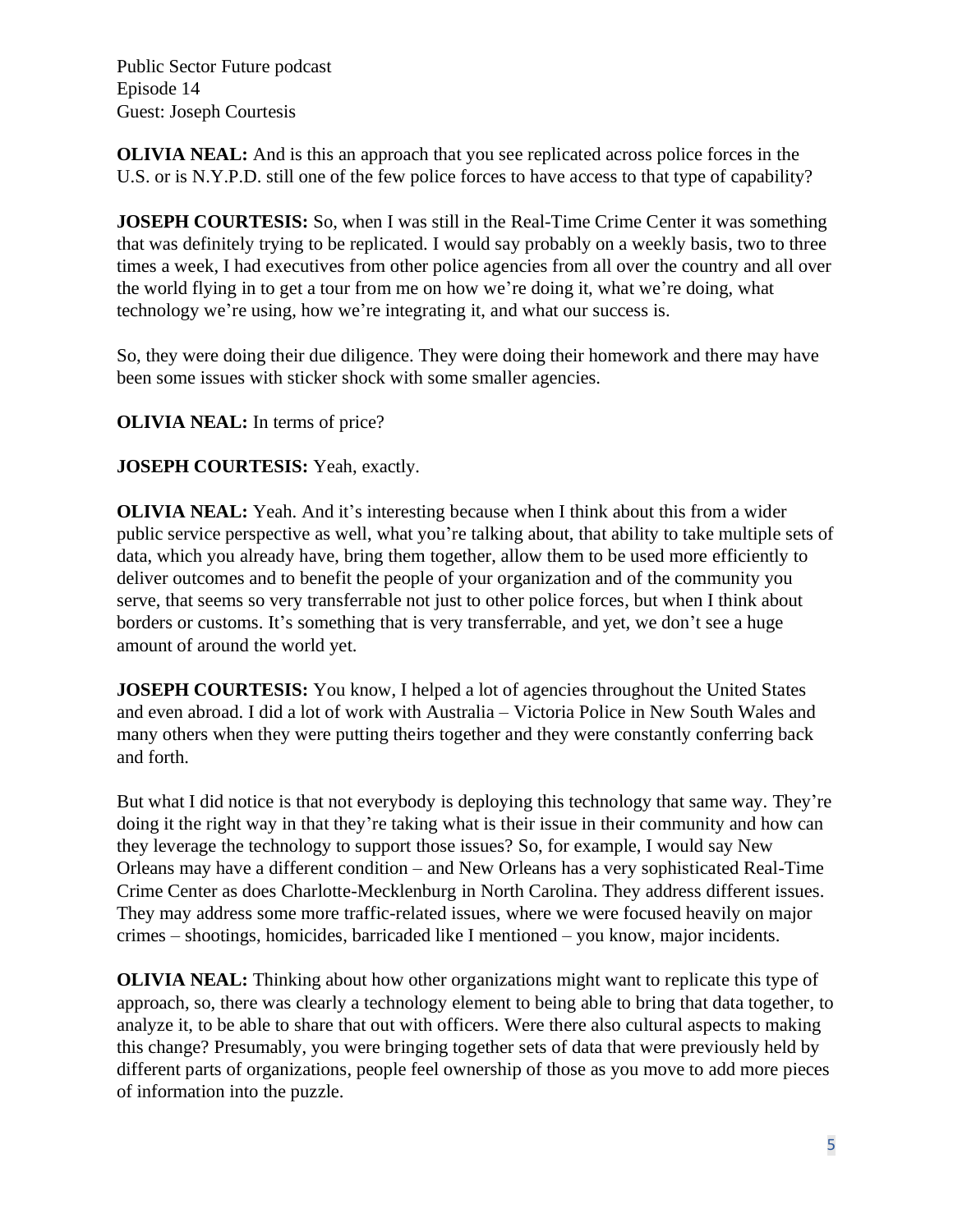**JOSEPH COURTESIS:** I think you're referring to silos within an agency.

#### **OLIVIA NEAL:** Yes.

**JOSEPH COURTESIS:** Silos within an agency always exist, but when it comes to data, I don't believe our data was ever really siloed. The databases were available, the databases are there. It was pretty easy for us to kind of put all of that information into one bucket and navigate it that way.

Maybe where other issues may have come in is on that sensitive data. You know, for example, we would have access to FinCEN data. So FinCEN is –when you make a transaction in a bank in the States that where you're moving over \$10,000 in cash, you're required to prepare a report that's called a CTR – a currency transaction report. Just to kind of justify or explain where this money is coming from. Where is this cash coming from?

You find criminal elements may try to circumvent that by structuring deposits over a period of time. Banks are smart, they catch onto that, and they prepare a report that's called a SAR report – a suspicious activity report. The FinCEN database allows law enforcement to access those reports.

I'm not giving that access to everybody in the police department.

## **OLIVIA NEAL:** Yeah.

**JOSEPH COURTESIS:** So, but people who do intense investigations may want access to that. I'll say, "Well, you can call us, and we'll get it for you." It's protected by the Banking Secrecy Act. We're giving permission to very sensitive data and we're going to protect that data as part of our agreement to have access to it. So, those are some of those important aspects when you're dealing with sensitive data is really the example or the point I'm trying to make.

**OLIVIA NEAL:** Yeah, so, that kind of – that links back to that point you were making about you can distribute access to certain parts of the information, but it has to be permissions based, it has to have those controls around it so that the right amount of data is there for the right people at the right time.

## **JOSEPH COURTESIS:** Exactly.

But you know, one point I'm just going to get back, because it's on my mind and I've got to get it off my mind is, you know, since we scaled out the situational awareness component to those 35,000 officers and freed up a lot of time in the Real-Time Crime Center, that time went into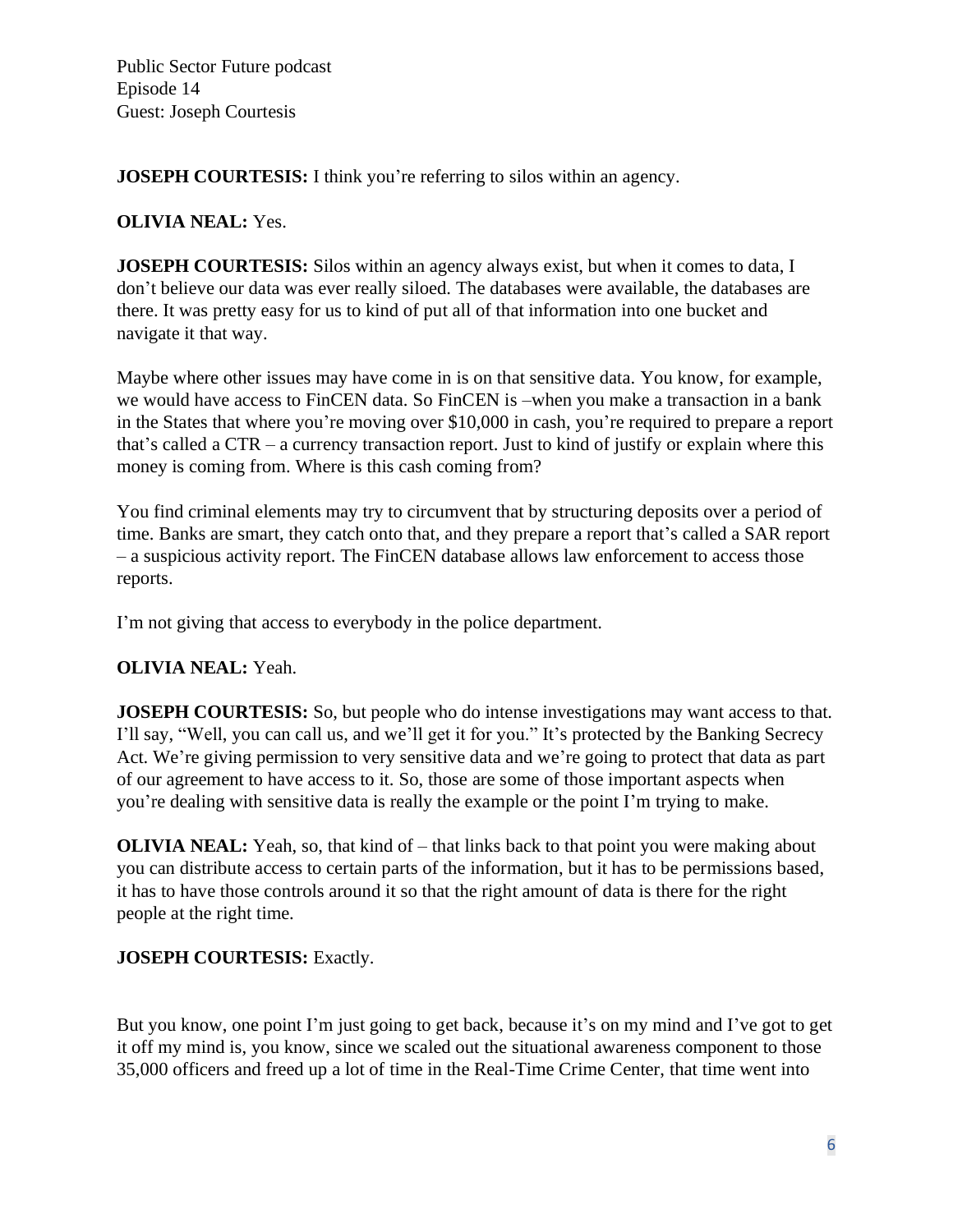really exploring a deeper dive into investigative technology and integrating a lot of that investigative technology into our current network.

For example, we would do a little more link analysis now,– we have access to all of these different databases, I can think of a million different sources of data. How do I find connections between those? And That's where link analysis comes in. That really takes up a lot of the time in the Real-Time Crime Center in leveraging that data and finding that connection.

For example, someone might want to know how Joe and Olivia are connected. And it could be deep in the weeds of that data that would never be found by the human eye. Link analysis can find that connection in three clicks, where we would never find it. That's powerful.

**OLIVIA NEAL:** At that extent, it's not even a case of saving officers' time, something like that would just never have been found. So, it's not a case of saying, like, we know we're saving someone a day's work, it's creating a new capability that didn't exist before.

**JOSEPH COURTESIS:** Exactly. And it's powerful. And, you know, there's other tools – specifically, some of the tools we use from Microsoft.

**OLIVIA NEAL:** Do you also work with other organizations or agencies outside of the police force in terms of using this data? Is it just used within the police force, or do you share it with other New York-based agencies, whether that be fire or ambulance or other elements of support?

**JOSEPH COURTESIS:** So, that's interesting. And for the most part, I'm going to say no as much as I want to say yes, you know? And it was a goal we were trying to achieve. So, I think having a system – maybe some common operating platform that would include fire and EMS would be quite helpful in our response plan.

**OLIVIA NEAL:** Yeah, so it's interesting. So, there's room still for that to kind of – that approach to grow and evolve.

**JOSEPH COURTESIS:** Oh, absolutely. That's where you have your silos.

**OLIVIA NEAL:** Yeah, and it's – but then really thinking about those kind of – those standards for the data protection and who is able to access what for what purposes.

**JOSEPH COURTESIS:** Exactly. And then, you know, you get into the politics of it, you get into the bureaucracy, and then clearly the data protection, which is probably the biggest concern. And if you can't articulate how the data is going to be protected, you're not going to get cooperation.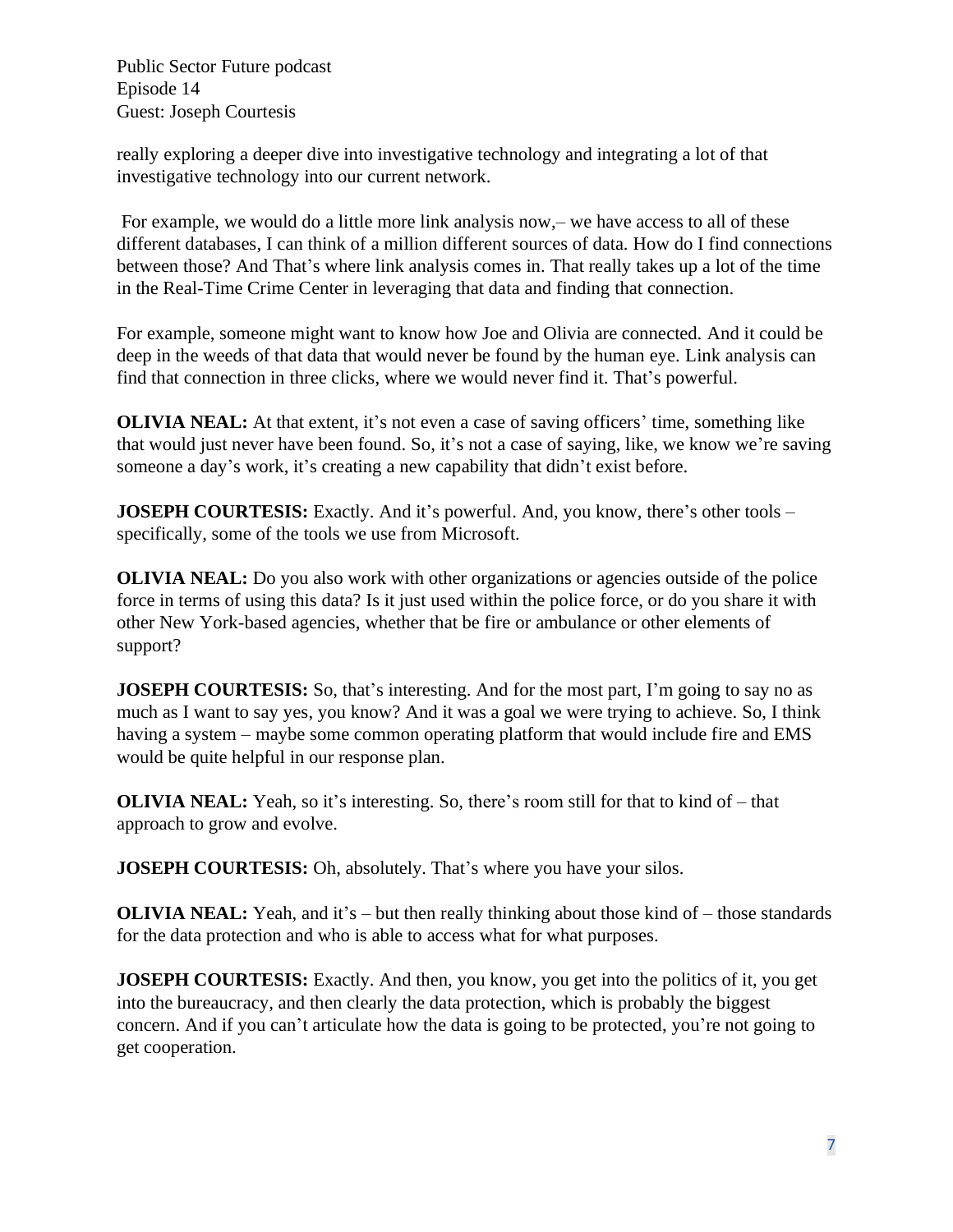**OLIVIA NEAL:** Yeah, I think that feels like a very common challenge that many countries are facing in all sorts of areas. If you were talking to somebody who said that, "I'm running a public sector organization, I want to be using my data better. I want to be joining it up, I want that real-time information that you folks have got," how would you advise people to get started? Because I think that people have got 16 years of lessons that they can learn from here to leapfrog some of the pain that you've gone through.

**JOSEPH COURTESIS:** Yeah, I definitely can save a lot of pain. And, you want to learn from other people's mistakes. That would be the first piece of advice. Ask me what went wrong, what did we do wrong and what would I do differently? Let's start there. But more importantly, what is the problem you're trying to solve? Your problem and my problem may be two different things, so you don't want to replicate my system and then spend all of that money on that technology that is never going to get used because you don't have the same issues

So, you have to evaluate the whole picture. Really, what are you trying to solve? What's your budget, you know? Realistically, what's your budget? And start – and then build out from there.

**OLIVIA NEAL:** And are there are ways that people can think about being creative with this, because I think you don't want to just say, "Okay, you're a smaller organization, therefore this is never going to happen to you because you don't have the budget," but maybe there's ways that people in regions can come together to have combined approaches who have got shared objectives and look at ways at really kind of getting a bigger bang for their buck.

**JOSEPH COURTESIS:** Yeah, I really like that approach. I like the shared objectives approach. There are so many communities – smaller communities with smaller departments that border each other that share the same problems. So, there is an approach to that where it's a bit of a force multiplier, almost like a fusion center, where everybody assigns a couple of people or one person at the very least from their agency to represent their interests in a bigger project.

**OLIVIA NEAL:** So, you said just now that people should ask you what you did that went wrong. So, I can't let that opportunity go by. what did you do that went wrong? (Laughter.)

**JOSEPH COURTESIS:** As I said, I said, "Uh-oh, I have a feeling that's going to come back to me."

We may have purchased products that we had no use for and then we're stuck in a contract for some period of time. You know when you go shopping and you can be impulsive, you see a shiny object.

## **OLIVIA NEAL:** Yeah.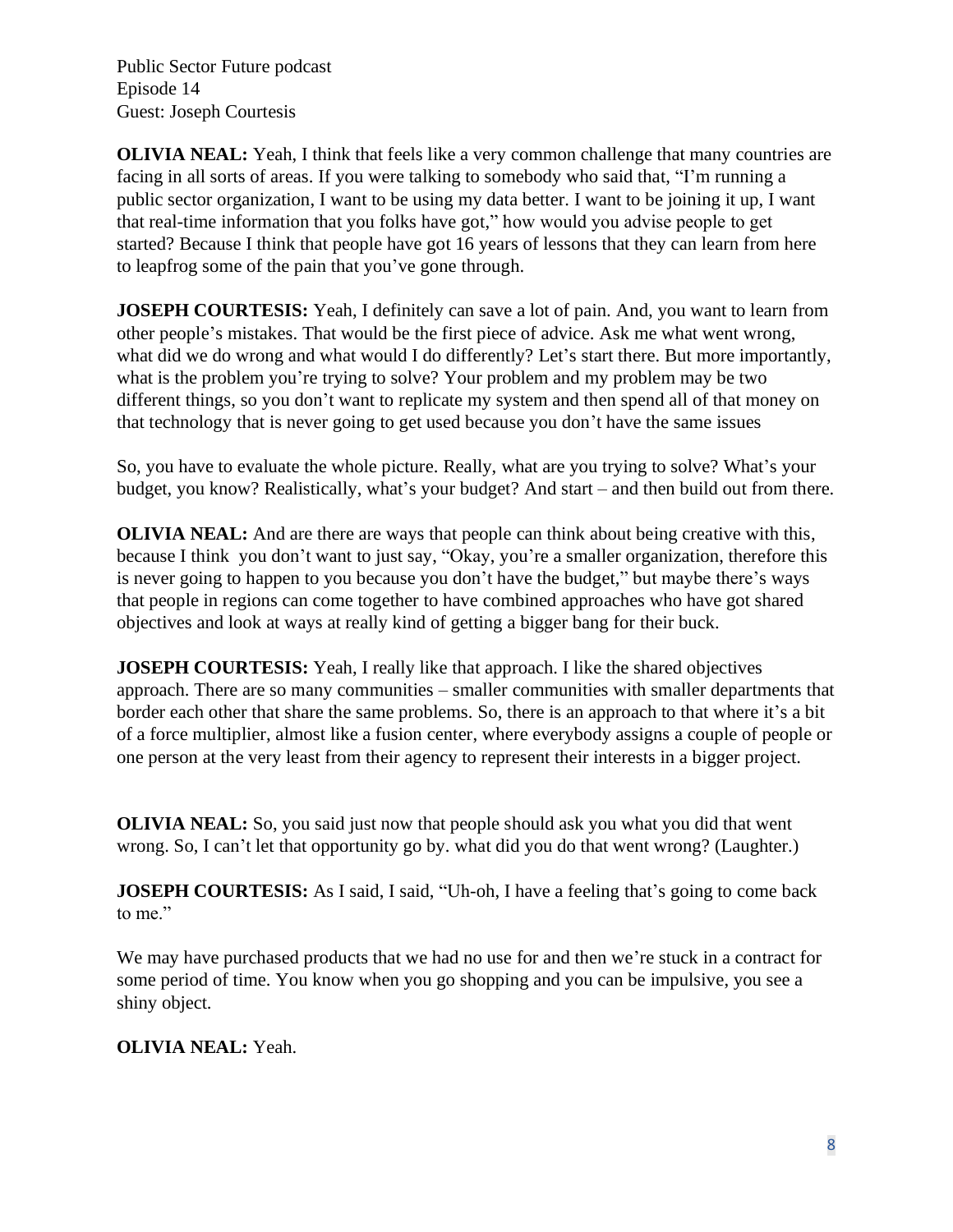**JOSEPH COURTESIS:** So, some of the mistakes that we made is – do not buy a product that solves one problem.

So, for example, and I'm going to knock on wood when I say this, but terrorist attacks are a real issue and they're scary. And I've lived through a few of them. But the reality of it is, in my 27 years, I've been involved in maybe four cases of terrorism directly. That's not a lot. You know? So, when you buy a product that solely protects you from terrorism, that's good to have. But the reality of it is, by the time the next terrorist attack happens, you haven't used that product at all. You don't even remember how to use it.

So, the product has to have multiple uses. You want to be able to use that on a daily basis and it can scale up to a level of a terrorist attack or an incident of that scale.

**OLIVIA NEAL:** I think that's a great one. You touched very briefly on procurement as well and working with suppliers and technology companies. Do you have any advice from the way that you've gone through procurements for other people?

**JOSEPH COURTESIS:** Absolutely. So, procurement could be very problematic. Specifically, you know, I don't know the bureaucracy of your internal agency. You may have to jump through a whole lot of hoops to get them to spend money. But before we even get to the writing of the check component, really, what are you looking for? And you want to make sure if you're going to fight your agency for the money that it's a product you really need.

So, you may want to do some type of proof of concept. Say, all right, let's test this out. Bring this in, let me run it through a few drills and then you'll know right away whether it's capable of doing it right now.

I like to do bake-offs. I get a couple of companies in that produce or have the same or similar type of a product and I'll test them out, say, for 30 days each on a similar work case – similar workload. I'll have a standard evaluation form. After that 30 days, we'll fill out an evaluation and then we'll do the next one. And then after maybe three or two or three different bake-offs, we'll sit down as a team, my unit, and evaluate which one meets our needs better with pricing and capability.

**OLIVIA NEAL:** I think those are really practical pieces. I like that part at the end as well – sitting down as a team to review those, to really understand what it is that meets your overall needs. I think those are very practical things that people can take away and think about in their own procurement processes.

**JOSEPH COURTESIS:** So, I've found, if these bake-offs have identified – you know, I remember looking at three products and two of the products literally just created more work for me.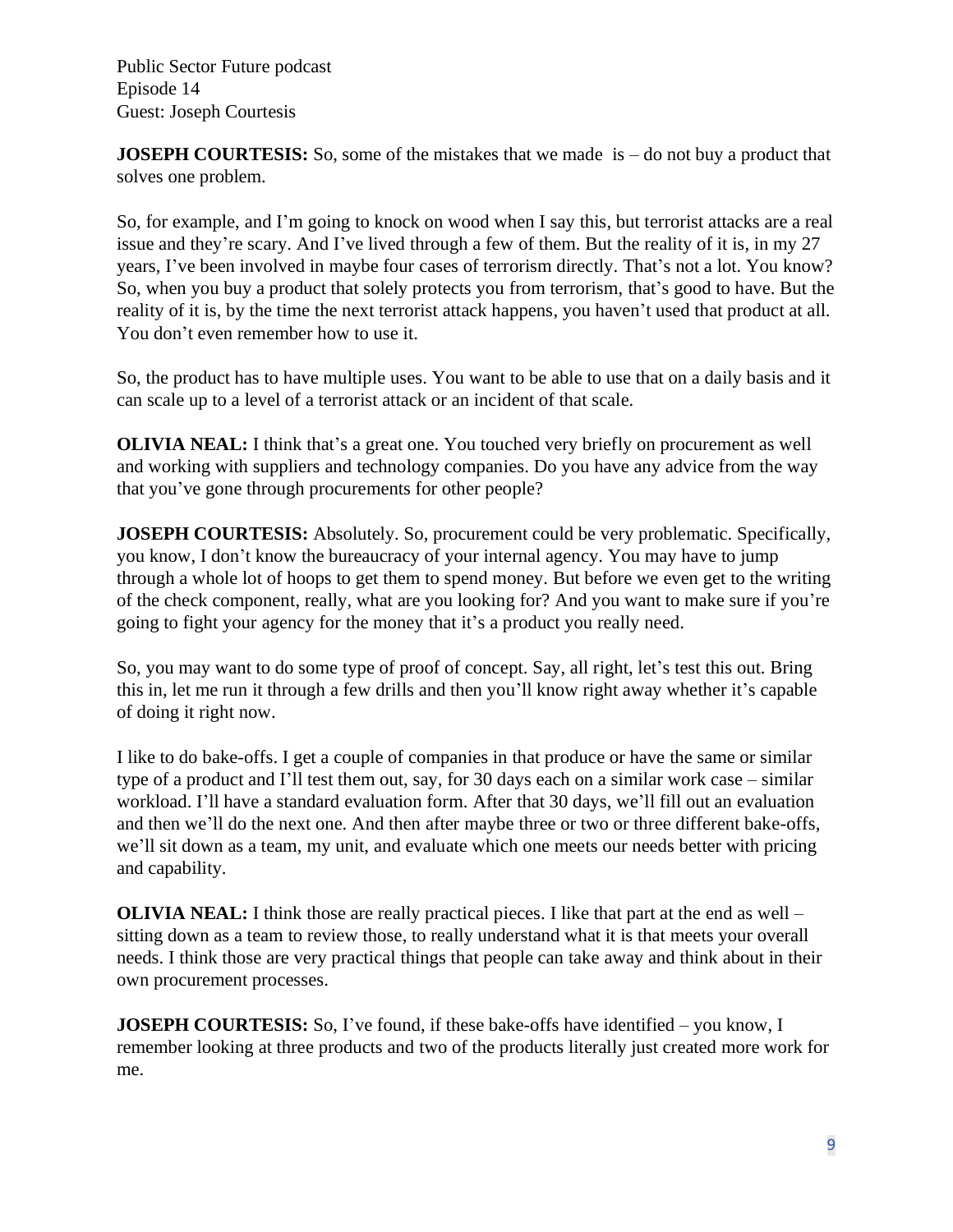And you kind of want to find that in the bake-off and not find it after you've written them a check and you're committed to them for a year or two contract.

**OLIVIA NEAL:** So, one final question from me. We've talked a lot about the leading role that N.Y.P.D. have been playing in this space, but are there any countries or other police forces in the U.S. that you look to for your inspiration? Who do you think is leading the way in this type of space now or is it still N.Y.P.D.?

**JOSEPH COURTESIS:** Yeah, so, I'm probably the only one in the N.Y.P.D. that doesn't constantly pat myself on the back. (Laughter.) I say that tongue in cheek.

Since I retired, I've got to visit a whole lot of police departments. And I am so impressed with some of these other agencies, you know, particularly the Houston DPS, Arizona DPS, they have such great programs on how they leverage their technology.

So, if you for one second think you're the best, you fail to be able to ever improve upon yourself. So, you have to see what other people are doing. You have to get out there. There are other agencies that are really thinking out of the box – outside the box and getting some incredible work done.

**OLIVIA NEAL:** Thank you so much for sharing all of your insights with us today. It's been really, really interesting. And all the very best of luck in your future work with many other police forces around the country and the world.

**JOSEPH COURTESIS:** Well, thank you so much, Olivia. I really appreciate you having me on. I do have my own company, JCour Consulting. If anybody needs my assistance from here in on, you can reach me at jcourconsulting.com. Thank you.

**OLIVIA NEAL:** Great. Thank you. Well, we'll put all the links to everything that we've talked about and how to get in touch with Joseph on our show page.

[Music]

**OLIVIA NEAL:** Thank you to our guest, Joseph Courtesis. And thank you to you for joining me today on Public Sector Future. Our goal is for you to learn something new and be inspired to think differently about your own digital transformation journey.

If you enjoyed today's episode and want to help others find it, please share, rate, and review the show. It really does help people find new shows like this one. And remember to listen and subscribe wherever you get your podcasts. Check out our show page for links to all of what was discussed today and visit us at wwps.microsoft.com.